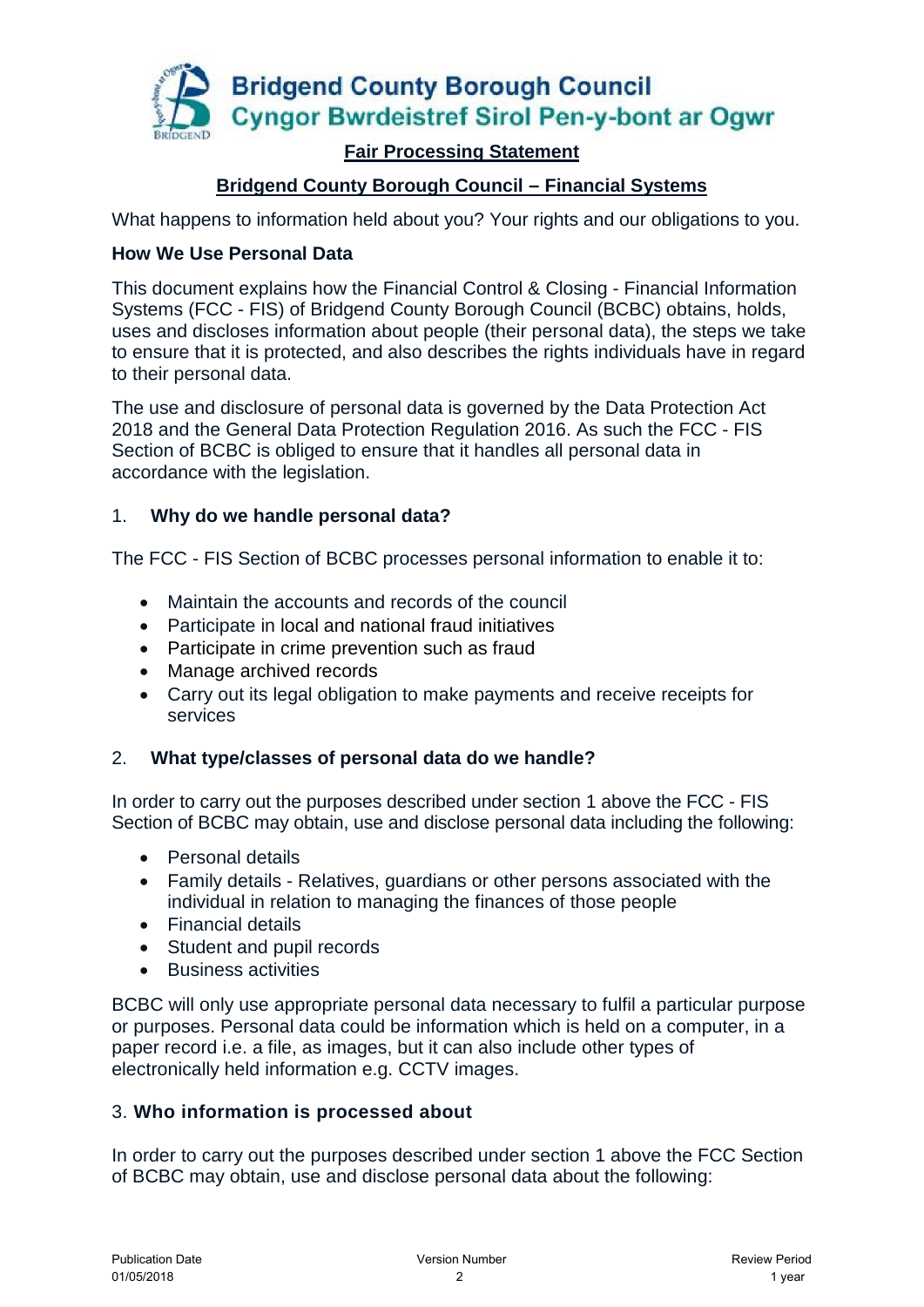

- **•** Businesses
- Payments
- Receipts
- Claimants
- Complainants, enquirers or their representatives
- Staff
- Councillors
- Students and pupils
- Carers or representatives
- Representatives of other organisations

BCBC will only use appropriate personal data necessary to fulfil a particular purpose or purposes. Personal data could be information which is held on a computer, in a paper record i.e. a file, as images, but it can also include other types of electronically held information e.g. CCTV images.

# 4. **Where do we obtain personal data from?**

In order to carry out the purposes described under section 1 above the FCC – FIS Section of BCBC may obtain personal data from a wide variety of sources, including the following:

- Legal representatives;
- Solicitors;
- Courts:
- Voluntary sector organisations;
- Approved organisations and people working with the Council;
- Individuals themselves:
- Relatives, guardians or other persons associated with the individual;
- Education establishments;
- Professional advisors;
- Employees and agents of BCBC;
- Councillors of BCBC
- Persons making an enquiry or complaint;
- External claims handlers
- Research companies providing legally available information from the internet;
- Data Processors working on behalf of BCBC;
- Information openly available on the internet;
- Other departments within the Council.

BCBC may also obtain personal data from other sources such as its own CCTV systems, or correspondence.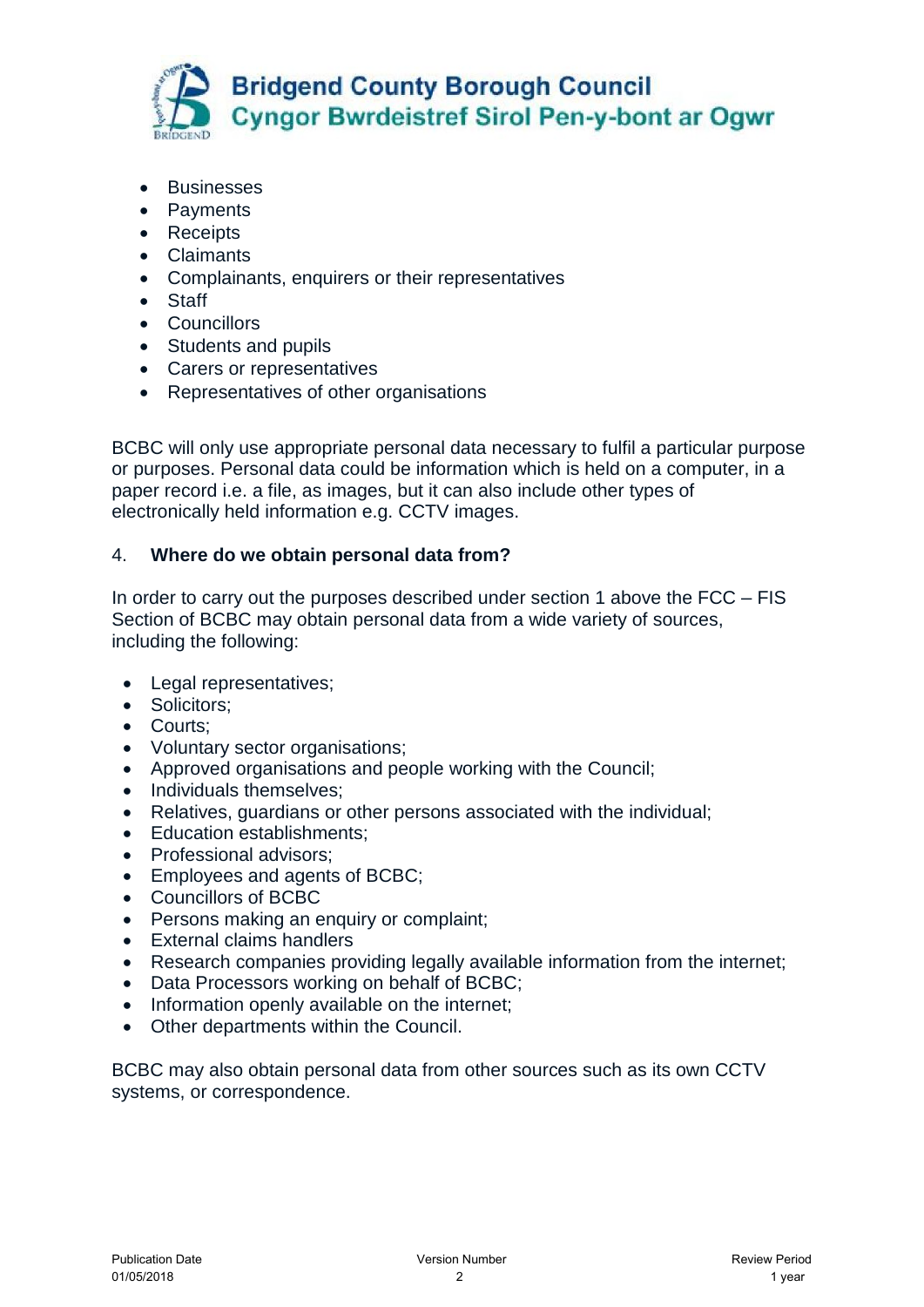

## 5. **How do we handle personal data?**

In order to achieve the purposes described under section 1 the FCC - FIS Section of BCBC will handle personal data in accordance with data protection legislation. In particular we will ensure that personal data is handled fairly and lawfully with appropriate justification. We will strive to ensure that any personal data used by us or on our behalf is of the highest quality in terms of accuracy, relevance, adequacy and

non-excessiveness, is kept as up to date as required, is protected appropriately, and is reviewed, retained and securely destroyed when no longer required.

### **6. How do we ensure the security of personal data?**

The FIS Section of BCBC takes the security of all personal data under our control very seriously. We will ensure that appropriate policy, training, technical and procedural measures are in place, including audit and integrity monitoring, to protect our manual and electronic information systems from data loss and misuse, and only permit access to them when there is a legitimate reason to do so, and then under strict guidelines as to what use may be made of any personal data contained within them. These procedures are continuously managed and enhanced to ensure up-todate security.

## **7. Who do we disclose personal data to?**

We sometimes need to share information with the individuals we process information about and other organisations. Where this is necessary we are required to comply with all aspects of the legislation. What follows is a description of the types of organisations we may need to share some of the personal information that we process with for one or more reasons:

- Family, associates or representatives of the person whose personal data we are processing
- Educators
- Ombudsman and regulatory services
- Professional advisers and consultants
- Courts
- Police forces
- Data processors
- Courts
- Partner agencies, approved organisations and individuals working with the police
- Law enforcement and prosecuting authorities
- Local and national fraud initiatives
- Legal representatives, defence solicitors
- External claim handlers
- **•** Barristers
- Auditors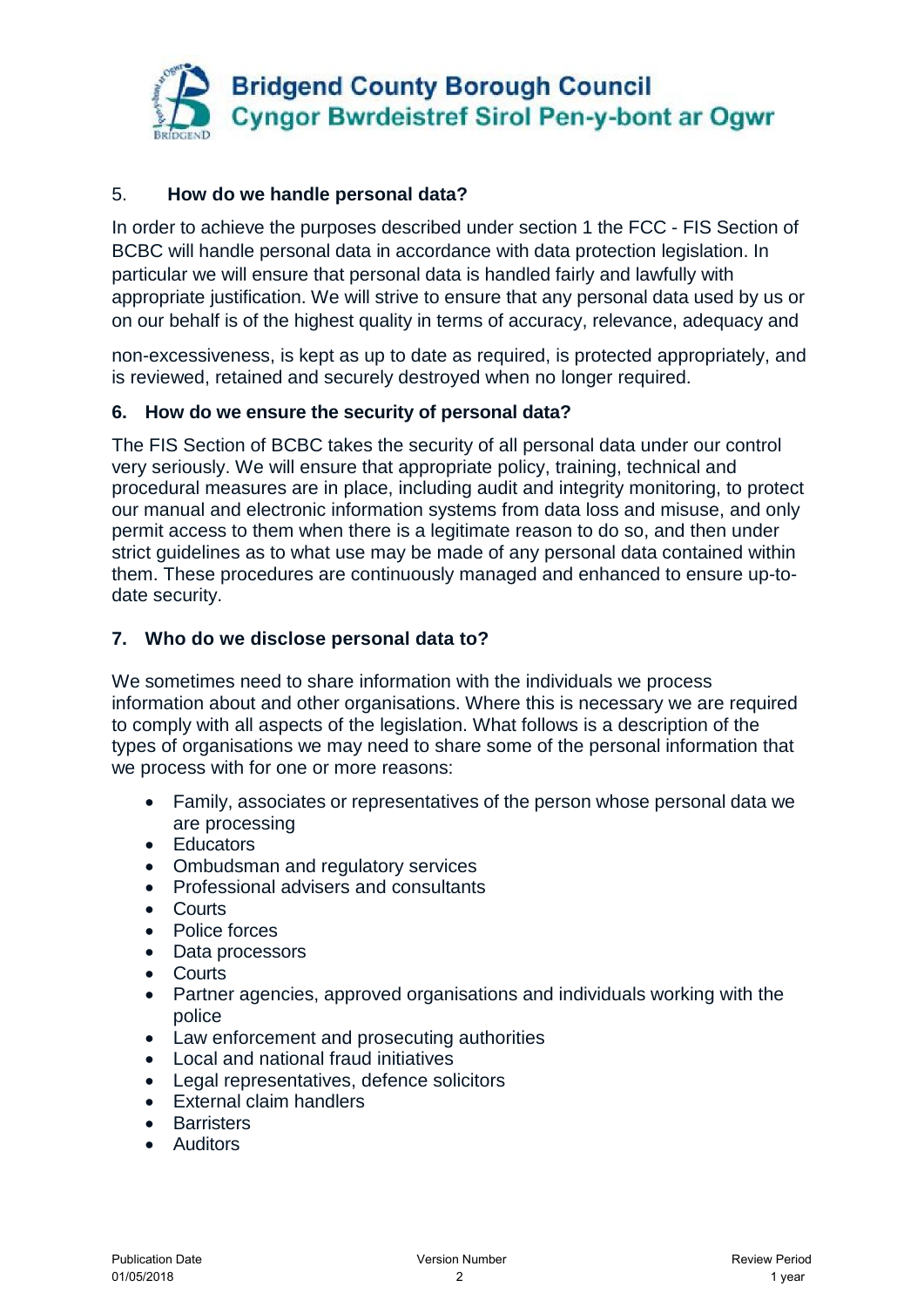

### 8. **What are your rights in relation to your personal data which is handled by BCBC?**

Individuals have various rights:

### Right of access

You can obtain a copy, subject to exemptions, of your personal data held by the Council. A copy of the application form is available from: https://eforms.bridgend.gov.uk/Appforpersonalinformation

You are also entitled to obtain confirmation as to whether or not data concerning you is being processed by the Council. Where that is the case, you are entitled to the following information subject to exemptions:

- The purposes of and legal basis for the processing
- The categories of personal data concerned
- The recipients to whom the personal data has been disclosed
- The period for which it is envisaged that the personal data will be stored
- Communication of the personal data undergoing processing and of any available information as to its origin.

*\*Please note that 'processing' means an operation or set of operations performed on personal data such as collection, recording, organisation, structuring, storage, adaption, alteration, erasure, restriction, retrieval.* 

Proof of ID and any further information needed to locate the information may be required before the Council can comply with your request.

Any request for the above information should be made in writing to the Data Protection Officer and the Council will respond within one month.

### Rectification of data

You can request the Council to rectify inaccurate personal data relating to you. If the data is inaccurate because it is incomplete, the Council must complete it if required to do so by you.

A request should be made in writing to the Data Protection Officer and a response will be sent within one month.

### Erasure or restriction of personal data